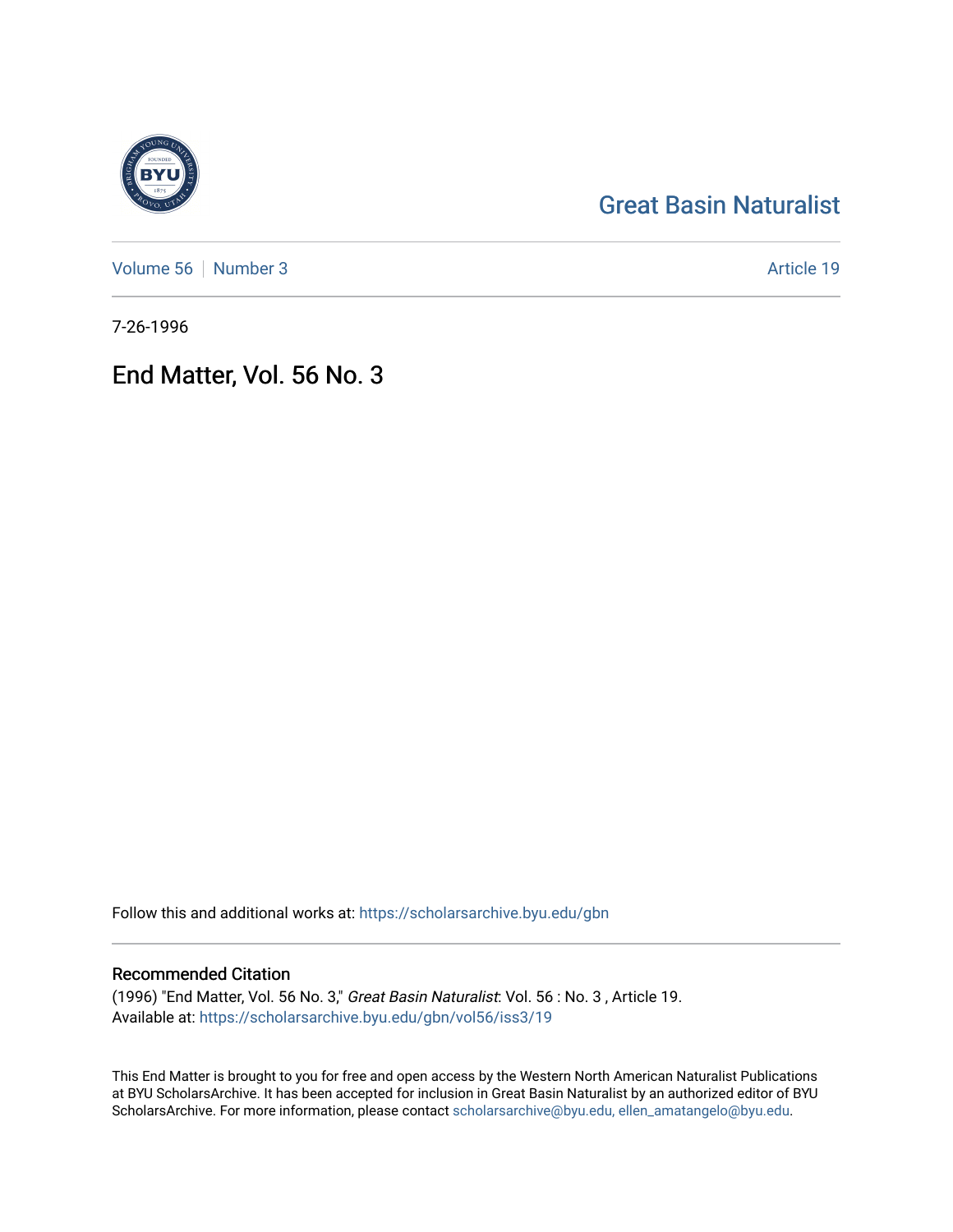#### THE FUTURE OF ARID GRASSLANDS: Identifying Issues, Finding Solutions

9-13 OCTOBER 1996, TUCSON, ARIZONA



A solution-oriented conference for everyone interested in the future of grasslands in the American Southwest and northern Mexico. This four-day conference will focus on understanding problems facing those grasslands and practical tools for grass land management, preservation, and restoration. Attendees will be a mix of private and public land managers and owners, scientists, representatives of nonprofit groups, and concerned citi zens. Two full days will be spent in the field studying examples of grassland management in southern Arizona. The other two days will include keynote speakers and panelists as well as small-group discussion and information sessions. The final day will focus on methods for preservation ranging from coordinated monitoring systems, land use, and taxation tools to public involvement techniques.

Most of the speakers and panelists will be invited, but abstracts are welcome for a few open sessions dealing with grasslands management, interrelationships between grasslands and humans or wildlife, and specific methods for preservation, especially success stories.

Researchers are encouraged to submit abstracts for poster sessions, which will be incorporated into the program featuring on-the-ground examples of problem solving to protect or restore grasslands. Both successful and unsuccessful ex amples are sought to illustrate what has and has not worked—and why.

The conference is organized by the Audubon Research Ranch and is co sponsored by numerous government agencies, educational institutions, and nonprofit groups.

> For more information: Grasslands Conference, Tucson Audubon Society 300 E. University #128 Tucson, AZ 85705 or

University of Arizona Water Resources Center (520) 792-9591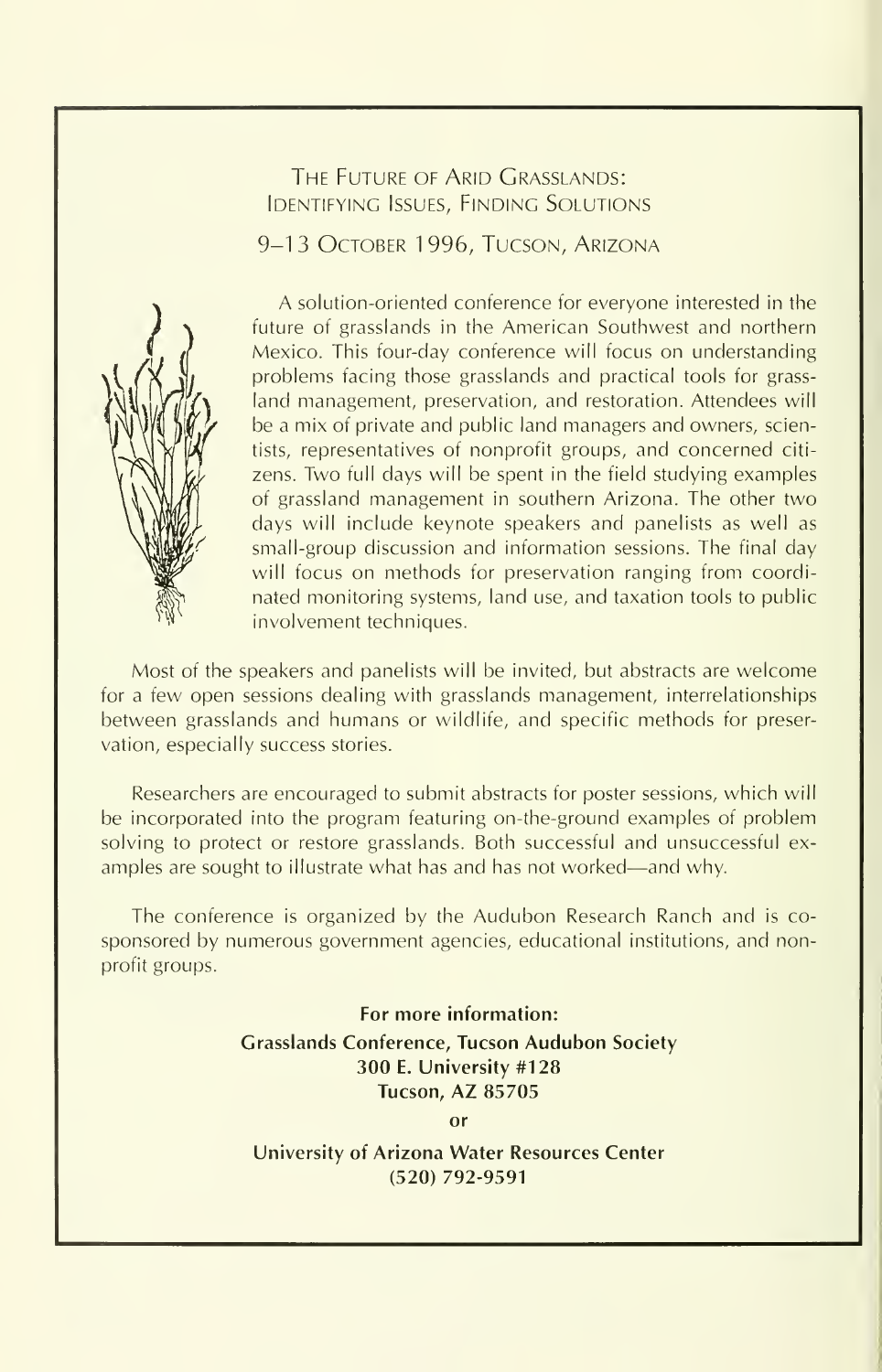#### INFORMATION FOR AUTHORS

The Great Basin Naturalist welcomes previously unpublished manuscripts pertaining to the hiologi cal natural history of western North America. Preference will he given to concise manuscripts of up to 12,000 words. Simple species lists are dis couraged.

**SUBMIT MANUSCRIPTS to Richard W. Baumann,** Editor, Great Basin Naturalist, 290 MLBM, PO Box 20200, Brigham Young University, Provo, UT 84602-0200. An accompanying cover letter must include phone number(s) of the author submitting the manuscript, and FAX number and E-mail address when applicable; the letter must also pro- \ ide infomiation describing the extent to which data, text, or illustrations have been used in other papers or books that are published, in press, submitted, or soon to be submitted elsewhere. Authors should adhere to the following guidelines; manuscripts not so prepared may be returned for revision.

MANUSCRIPT PREPARATION. In general, the Great Basin Naturalist follows recommendations in Scientific Style and Format: The CBE Manual for Authors, Editors, and Publishers, 6th edition (Council of Biology' Editors, Inc., 11 South LaSalle Street, Suite 1400, Chicago, IL 60603, USA; PHONE 312-201-0101; FAX 312-201-0214). We do, however, differ in our treatment of entries in Literature Cited. Authors may consult Vol. 51, No. 2 of this journal for specific instructions on format; these instructions, GUIDELINES FOR MANUSCRIPTS SUBMITTED TO THE Great Basin Naturalist, are printed at the back of the issue. Also, check the most recent issue of the Great Basin Natwalist for changes.

TYPE AND DOUBLE SPACE all materials, including literature cited, table headings, and figure legends. Avoid hyphenated words at the right-hand margins. Underline words to be printed in italics. Use stan dard bond  $(22\times28$  cm), leaving 2.5-cm margins on all sides.

SUBMIT 3 COPIES of the manuscript (5 copies of fish manuscripts) and the original on a 5.25- or 3.5 inch disk utilizing WordPerfect 5.1 or above. Number all pages and assemble each copy separately: title page, abstract and key words, text, acknowledgments, literature cited, appendices, tables, figure legends, figures.

TITLE PAGE includes an informative title no longer than 15 words, names and addresses of authors, a running head of fewer than 40 letters and spaces, footnotes to indicate change of address and author to whom correspondence should be addressed if other than the first author.

ABSTRACT states the purpose, methods, results, and conclusions of the research. It is followed by 6-12 key words, listed in order of decreasing importance, to be used for indexing.

TEXT has centered main headings printed in all capital letters; second-level headings are centered in upper- and lowercase letters; third-level headings begin paragraphs.

VOUCHER SPECIMENS. Authors are encouraged to designate, properly prepare, label, and deposit high-quality voucher specimens and cultures documenting their research in an established permanent collection, and to cite the repository in publication.

REFERENCES IN THE TEXT are cited by author and date: e.g., Martin (1989) or (Martin 1989). Multiple citations should be separated by commas and listed in chronological order. Use "et al." after name of first author for citations having more than two authors.

ACKNOWLEDGMENTS, under <sup>a</sup> centered main heading, include special publication numbers when appropriate.

LITERATURE CITED, also under a centered main heading, lists references alphabetically in the fol lowing formats:

- Mack, G. D., and L. D. Flake. 1980. Habitat rela tionships of waterfowl broods on South Dakota stock ponds. Journal of Wildlife Management 44: 695-700.
- Sousa, W <sup>R</sup> 1985. Disturbance and patch dynamics on rocky intertidal shores. Pages 101-124 in S. T. A. Pickett and P. S. White, eds., The ecology of natural disturbance and patch dynamics. Academic Press, New York.
- Coulson, R. N., and J. A. Witter. 1984. Forest ento mology: ecology and management. John Wiley and Sons, Inc., New York. 669 pp.

TABLES are double spaced on separate sheets and designed to fit the width of either a single column or a page. Use lowercase letters to indicate foot notes.

PHOTOCOPIES OF FIGURES are submitted initially with the manuscript; editors may suggest changes. Lettering on figures should be large enough to withstand reduction to one- or two-column width. Originals must be no larger than  $22\times28$  cm.

NOTES. If the manuscript would be more appropriate as a short communication or note, follow the above instructions but do not include an abstract.

A CHARGE of \$50 per page is made for articles published; the rate for individual subscribers will be \$35 per page. However, manuscripts with complex tables and/or numerous half-tones will be assessed an additional charge. Reprints may be pur chased at the time of publication (an order form is sent with the proofs).

#### FINAL CHECK:

- Cover letter explaining any duplication of information and providing phone number(s), FAX number, and E-mail address
- 3 copies of the manuscript and WordPerfect diskette
- Conformity with instructions
- Photocopies of illustrations